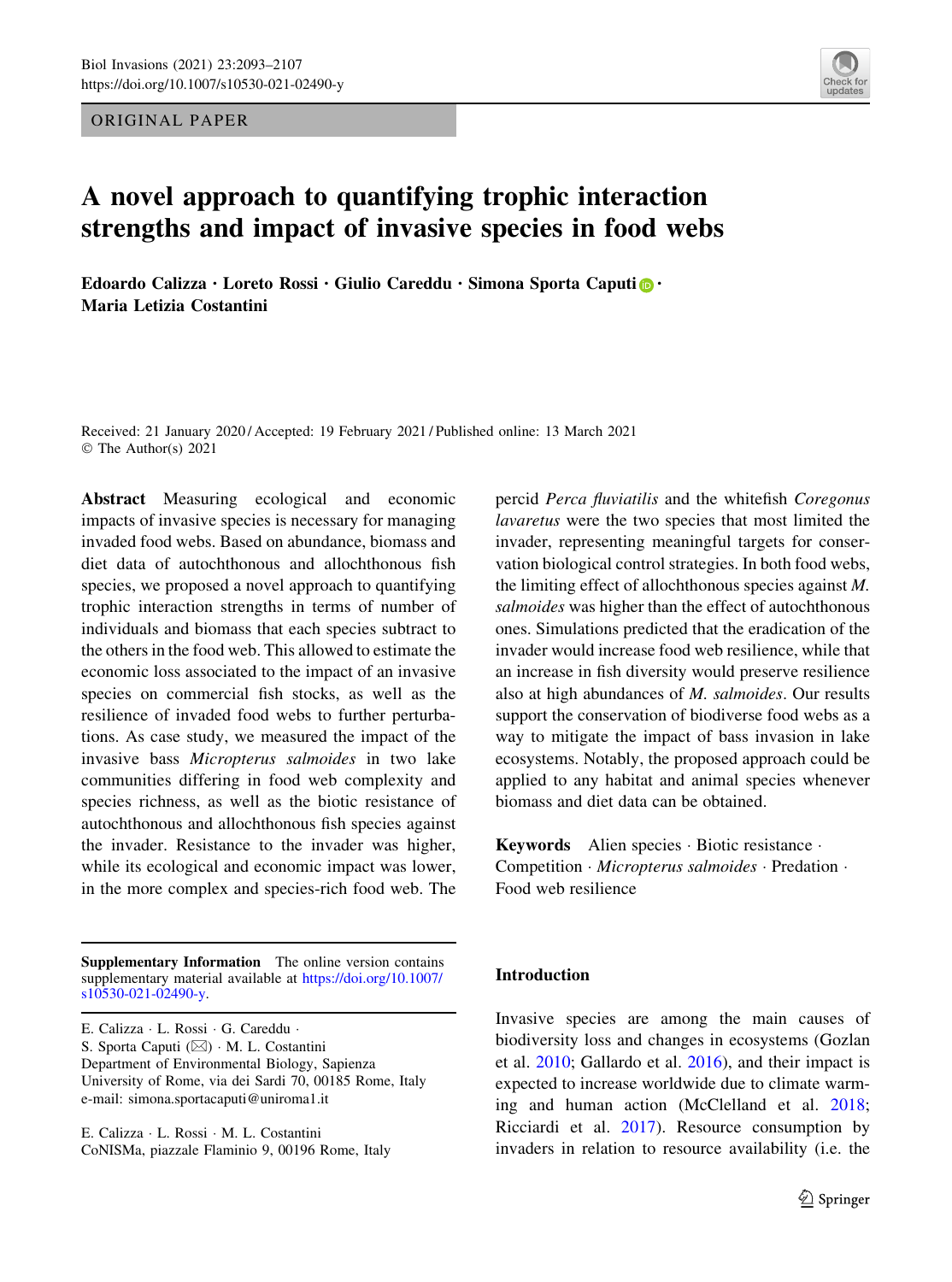functional response by invaders, sensu Dick et al. [2017a](#page-12-0)) is a central element in several hypotheses predicting their success in invaded habitats (Dick et al. [2017a](#page-12-0)). Nevertheless, measurements of functional responses are often performed under simplified conditions. Specifically, they do not take into account the multiple biotic interactions that constrain invasive species in food webs, and may thus fail to predict their impact in real ecosystems (see Vonesh et al. [2017](#page-14-0) for a discussion on this point). Thus, while research in the field has increased during recent years (Dick et al. [2017b;](#page-12-0) Laverty et al. [2017;](#page-13-0) Corrales et al. [2019](#page-12-0)), our ability to measure the ecological and economic impact of invaders in natural communities is still limited (Kulhanek et al. [2011](#page-13-0); Crystal-Ornelas and Lockwood [2020\)](#page-12-0).

In this context, the quantification of the impact of biological invasions on complex food webs and key ecosystem services (including the productivity of commercially exploited species) is necessary to formulate effective management strategies (Gozlan et al. [2010;](#page-12-0) Davies and Britton [2015](#page-12-0); Latombe et al. [2017](#page-13-0)). In parallel, conservation biological control strategies would benefit from a quantitative measure of the resistance by autochthonous and allochthonous species against recently established invaders, thus enabling the identification of meaningful conservation targets (Frost et al. [2019\)](#page-12-0). Indeed, invaders' success can vary greatly depending on the structure of invaded food webs (Dzialowski et al. [2007;](#page-12-0) Jackson et al. [2013](#page-13-0); Smith-Ramesh et al. 2017; Vonesh et al. [2017](#page-14-0)), through mechanisms of biotic resistance by competitors (competitive resistance) and predators (consumptive resistance) (Britton [2012;](#page-12-0) Alofs and Jackson [2014;](#page-12-0) Smith-Ramesh et al. [2017](#page-14-0); Rehage et al. [2019](#page-14-0)). However, field studies comparing consumptive and competitive resistance at the whole food web level are lacking (Alofs and Jackson [2014\)](#page-12-0). Similarly, there is a lack of information about the effects of invaders on the dynamic properties of food webs, including web resilience to further perturbations. This hinders an effective conservation and management of invaded communities, which may be exposed to other environmental stressors (e.g. habitat degradation) that interact with invasion, impairing the persistence of food webs (Didham et al. [2007](#page-12-0); Prior et al. [2017](#page-13-0); Norbury and van Overmeire [2019](#page-13-0)).

In recent years, the study of invaded food webs has benefited from the application of stable isotope analysis coupled with Bayesian mixing models to the description of trophic links between species (Bond et al. [2016;](#page-12-0) Costantini et al. [2018;](#page-12-0) Ferguson et al. [2018\)](#page-12-0). However, isotopic Bayesian mixing models quantify interspecific interactions as the proportional contribution of each prey to the predator's diet, while they do not provide information on the biomass and/or number of individuals subtracted to prey populations by predators. This represents a crucial limitation when the food web description has to be used to quantify the effect of invasive species on (1) the population dynamics of other species (Ferguson et al. [2018\)](#page-12-0), (2) food web resilience to perturbations (May [1974](#page-13-0); Allesina and Tang [2012;](#page-12-0) Landi et al. [2018](#page-13-0)), and (3) potential economic losses associated to the reduction of commercially exploited species.

To fill these gaps, we proposed a novel approach for the quantification of trophic interaction strengths in terms of number of individuals and biomass that each predator and/or competitor subtracts to other species in invaded food webs. Based on abundance, biomass and stable isotope data of species, the proposed method allowed us to calculate the resistance against an invasive species at the population and the food web levels, as well as the impact of the invader on the remaining populations. The method also allowed us to estimate the carrying capacity of fish populations and, thus, to calculate food web resilience to perturbations (May [1974](#page-13-0); Allesina and Tang [2012\)](#page-12-0).

As a case study, we considered the invasion of lake food webs by the largemouth bass, Micropterus salmoides (Lacépède) (Costantini et al. [2018\)](#page-12-0), one of the 100 most invasive species in the world (Welcomme [1992](#page-14-0); Brown et al. [2009\)](#page-12-0). We compared two communities invaded by the bass and including both autochthonous and allochthonous fish species introduced into the lake before M. salmoides. The two food webs differed in the number of species and trophic links, and we related differences in the impact of the invasive species to their structures. Specifically, we calculated the consumptive and competitive resistance by competitors and predators to the invader, and the biomass that it subtracted to each prey. This also allowed to quantify the potential economic loss associated to the impact of the invader on lake fish stocks, and to simulate the effect of a reduction in its abundance on food web resilience. While we have focused on lake food webs, the proposed approach can be applied to any other habitat and animal species if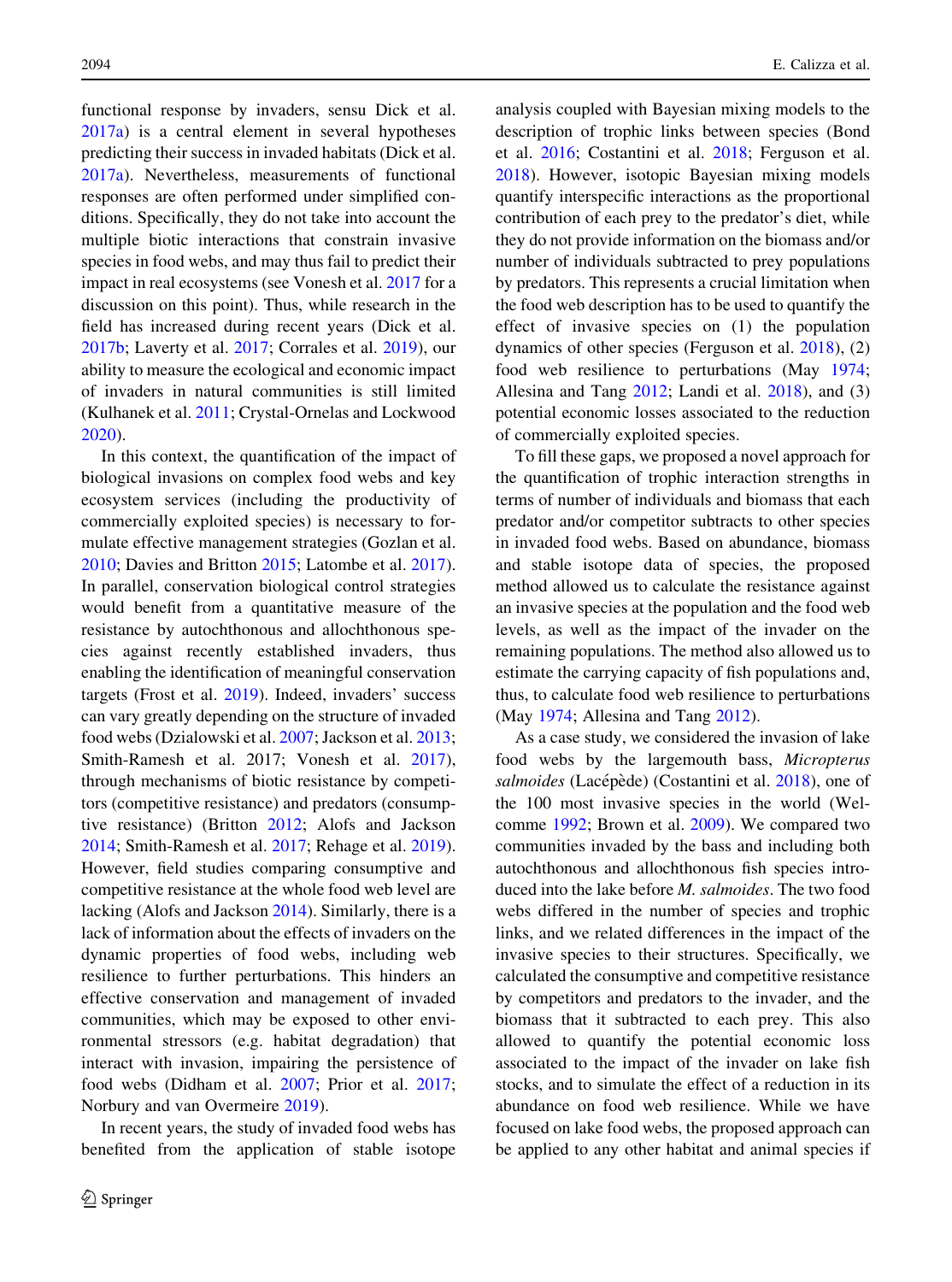<span id="page-2-0"></span>biomass and diet data (either obtained through stable isotopes or other methods) can be obtained. This virtually includes all the invertebrate and vertebrate animal taxa.

## Materials and methods

Interspecific interaction strengths and biotic resistance to an invasive species

Using food web data from Costantini et al. [\(2018](#page-12-0)), we calculated the strength of all species-pair trophic interactions in the food web. Species' diets were assessed through Bayesian mixing models (SIAR package for R software) based on stable isotope analysis of fish species and their potential food sources. Abundance and biomass of fish were also measured (Appendix S1: Table S1). Analytical methods for the description of species' diet in food webs based on isotopic data have been widely addressed and implemented in recent years, and details can be found in Costantini et al. ([2018\)](#page-12-0), Rossi et al. [\(2019](#page-14-0)), and in the literature cited therein.

#### Competition

Following Levins ([1968\)](#page-13-0) and Calizza et al. ([2017\)](#page-12-0), the strength of interspecific competition between species pairs was calculated with reference to the overlap in resource use, accounting for the proportional contribution of each prey to the diet of each predator. Competition strength is indicated by  $\alpha_{ii}$ , i.e. the effect of species  $j$  on species  $i$ , in accordance with the Levins's formula:

$$
\alpha ij = \frac{\sum_{h} pih \times pjh}{\sum_{h} (pih)^{2}}
$$
\n(1)

where  $p_{ih}$  and  $p_{ih}$  are the proportional consumptions of a resource  $h$  by species  $i$  and species  $j$  respectively.

The strength of interspecific competition was corrected for the biomass ratio between competitors, i.e., the measured value of  $\alpha_{ii}$  was multiplied for the ratio between the mean body mass of species j and that of species *i*. Such product will be identified with  $\beta_{ii}$ , intending the competitive effect of species  $j$  on species i. This was necessary because competition is expected to decrease with increasing difference in body mass between competitors, i.e. the smaller a competitor  $j$  with respect to a species  $i$ , the weaker the effect of  $j$  on  $i$ , due to mass-related differences in energetic requirements, food-size selection and foraging habitat exploration (Basset [1995;](#page-12-0) Emmerson and Raffaelli [2004;](#page-12-0) Brose et al. [2006](#page-12-0); Neutel et al. [2007](#page-13-0)). This also has the potential to create asymmetric competition for similar values of  $\alpha$  due to body mass differences between species.

Then, the limiting effect of a given competitor  $j$  on a species *i* was calculated as:

$$
Limiting effect = \beta_{ij} \times N_j \tag{2}
$$

where  $N_i$  is the number of individuals of species  $j$  (Calizza et al. [2017](#page-12-0) and literature cited therein). According to Eqs. 1 and 2, both  $\alpha_{ii}$  and  $\beta_{ii}$  (i.e. the intraspecific interaction terms) give always 1. Thus, the intraspecific limiting effect is directly dependent on the population size, i.e. the number of individuals (N) of species i.

## Predation

The effect of a predator species on its prey species was also calculated. To achieve this, the biomass density of each predator species  $(BD<sub>P</sub>)$  was calculated as:

$$
BD_P = N_P \times B_P \tag{3}
$$

where  $N_P$  and  $B_P$  are the mean density and body mass of a given predator  $P$  respectively. Then, the biomass of a given prey  $m$  subtracted by a given predator  $P$  $(B_{mP})$  was estimated as:

$$
B_{mP} = (BD_P \times F_{mP})/Eff
$$
 (4)

where  $F_{mP}$  is the proportional contribution of the prey to the diet of a predator, and Eff is the efficiency of transformation of prey biomass into predator biomass, with Eff varying between 0 and 1 (see below).

Then, the number of individuals of a prey  $m$ subtracted by a predator  $P(N_{mP})$  was obtained as:

$$
N_{mP} = B_{mP}/B_m \tag{5}
$$

where  $B_m$  is the mean body mass of the prey.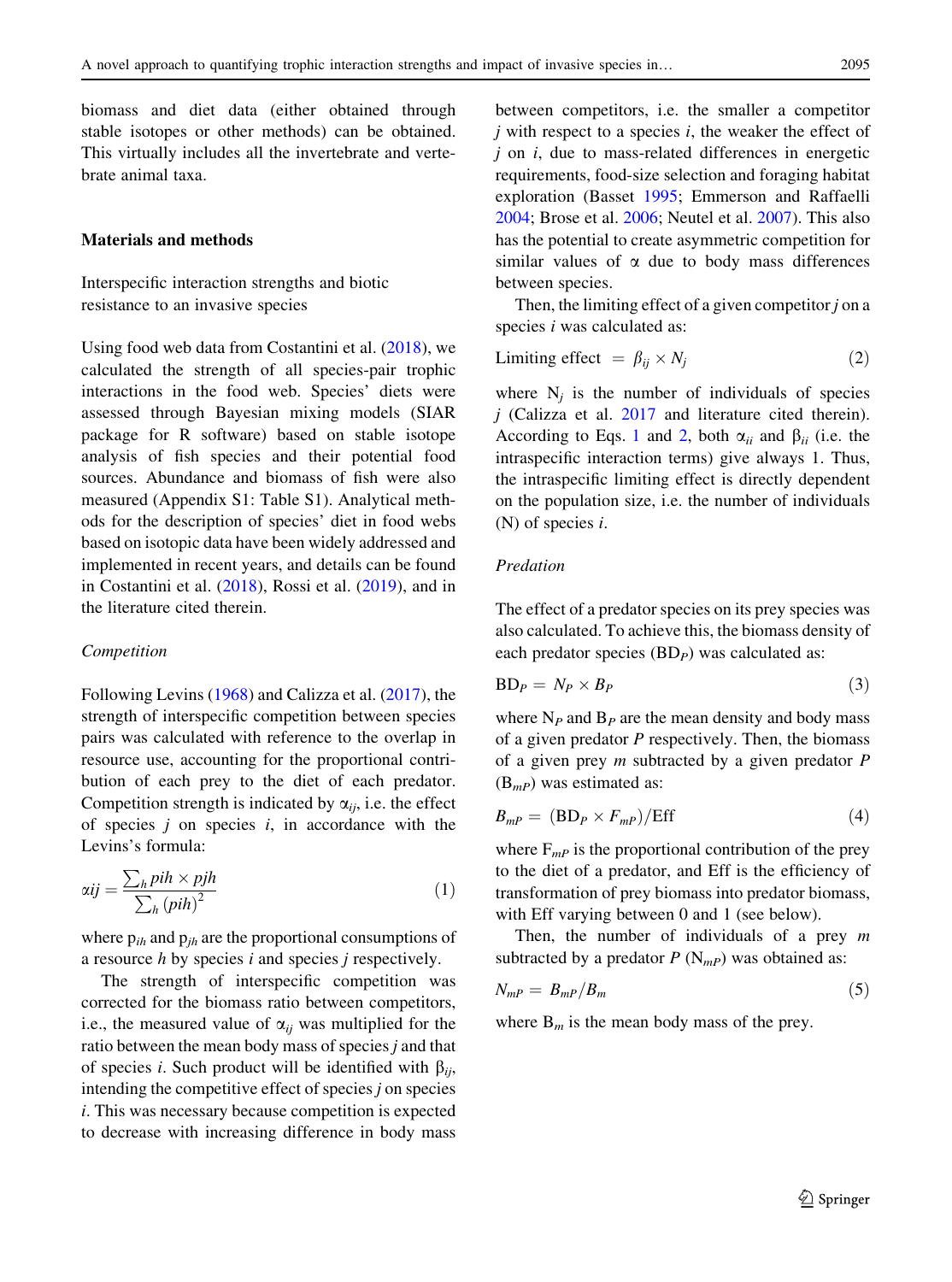# Carrying capacity and biotic resistance against the invasive species

Based on Eqs. [2](#page-2-0) and [5](#page-2-0), the carrying capacity of a given species  $i$  (Ki) was thus calculated with reference to Lotka-Volterra models (Cohen et al. [1990;](#page-12-0) Zeeman [1995;](#page-14-0) Calizza et al. [2017\)](#page-12-0), as:

$$
Ki = Ni + \sum_{j=1}^{C} \beta ijNj + \sum_{P=1}^{S} NmP
$$
\n(6)

where  $\beta_{ij}N_j$  and  $N_{mP}$  are the effects of competitors and predators of species i respectively, as reported above, and C and S are the numbers of competitors and predators of species i.

After the calculation of its K, food web-scale competitive and consumptive resistance against an invasive species can be obtained as:

$$
\text{Competitive resistance} = \left(\sum_{j=1}^{C} \beta i j N j\right) / Ki \times 100\tag{7}
$$

$$
Consumptive resistance = \left(\sum_{P=1}^{S} NmP\right) / Ki \times 100\tag{8}
$$

Hence, resistance to an invasive species is measured as the percentage of individuals that competitors and predators subtract to its population with respect to its carrying capacity.

Table S2 in Appendix 1 includes all the variables used in Eqs. [1](#page-2-0) to [9,](#page-4-0) their units and ecological meaning.

## Food web structure and resilience to perturbations

Food webs were described with reference to: the number of species (S), the number of feeding links (L), connectance (Cmin), measured as  $2L/(S \times (S-1))$ , and connectivity, measured as S x Cmin. The Shannon diversity (Hs) was used to quantifying the diversity of fish communities excluding the invasive species M. salmoides. A bootstrap procedure, available in the Past 3.0 software, was applied to compare Hs values between food webs.

In order to account for the effects of both direct and indirect interactions between species, food web resilience to perturbations (i.e., the local Lyapunov stability) was investigated with reference to the

inverse of the classical Jacobian matrix  $(J^{-1})$  (May [1974;](#page-13-0) Montoya et al. [2009](#page-13-0); Calizza et al. [2017](#page-12-0)). Here, we focused on competitive interactions because they represented the majority of interactions between fish species (Costantini et al. [2018](#page-12-0)), they have a strong destabilising effect on species assemblages (Allesina and Tang [2012](#page-12-0)) and because invaders are expected to have strong competitive effects in invaded communities (Marchetti et al. [2004](#page-13-0); Gozlan et al. [2010](#page-12-0)). The classical Jacobian matrix (J) is obtained by multiplying species densities with the interspecific interaction matrix containing pair-wise interaction coefficients (see Appendix 1: Fig. S1 for details). The diagonal of the Jacobian matrix contains the intraspecific interaction terms. The inverse Jacobian matrix  $(J^{-1})$  is obtained by multiplying J for its transpose matrix (J'). Each element of  $J^{-1}$  describes the net effect of species A on species B, taking into account all indirect pathways that link species A and B via intermediate species (Montoya et al. [2009](#page-13-0)). This implies that species A may have an effect on species B even if the two species do not interact directly. The stability of a given n-species matrix can be inferred from its eigenvalues, with stability (i.e. resilience) being expected for matrices having only negative eigenvalues (in their real part) (May [1974](#page-13-0); Allesina and Tang [2012\)](#page-12-0). Here, stability is defined by  $Re(\lambda max)$  of  $J^{-1}$ , which is the real part of the maximum eigenvalue, and by its sign. The system will return to the equilibrium for negative  $Re(\lambda max)$ , while it will move away from the equilibrium for positive  $\text{Re}(\lambda \text{max})$ . In both cases, the rate of return to or 'escape' from the equilibrium is defined by the absolute value of  $Re(\lambda max)$ . The mean real part of all eigenvalues of the matrix,  $Re(\lambda$ mean), is a function of the mean diagonal elements of the matrix itself. Increasing the absolute value of the negative terms on the diagonal moves the  $Re(\lambda$ mean) towards more negative values (Johnson et al. [2014](#page-12-0); Jacquet et al. [2016\)](#page-13-0). Given that the diagonal contains the intraspecific interaction terms, and according to the stability criterion applied, i.e.  $\text{Re}(\lambda \text{max}) < 0$ , the value of  $Re(\lambda max)$  (hereafter referred to as  $\lambda$ ) can thus be seen as a measure of the intraspecific regulation that is needed to stabilize the system considering both direct and indirect interactions between species in the food web.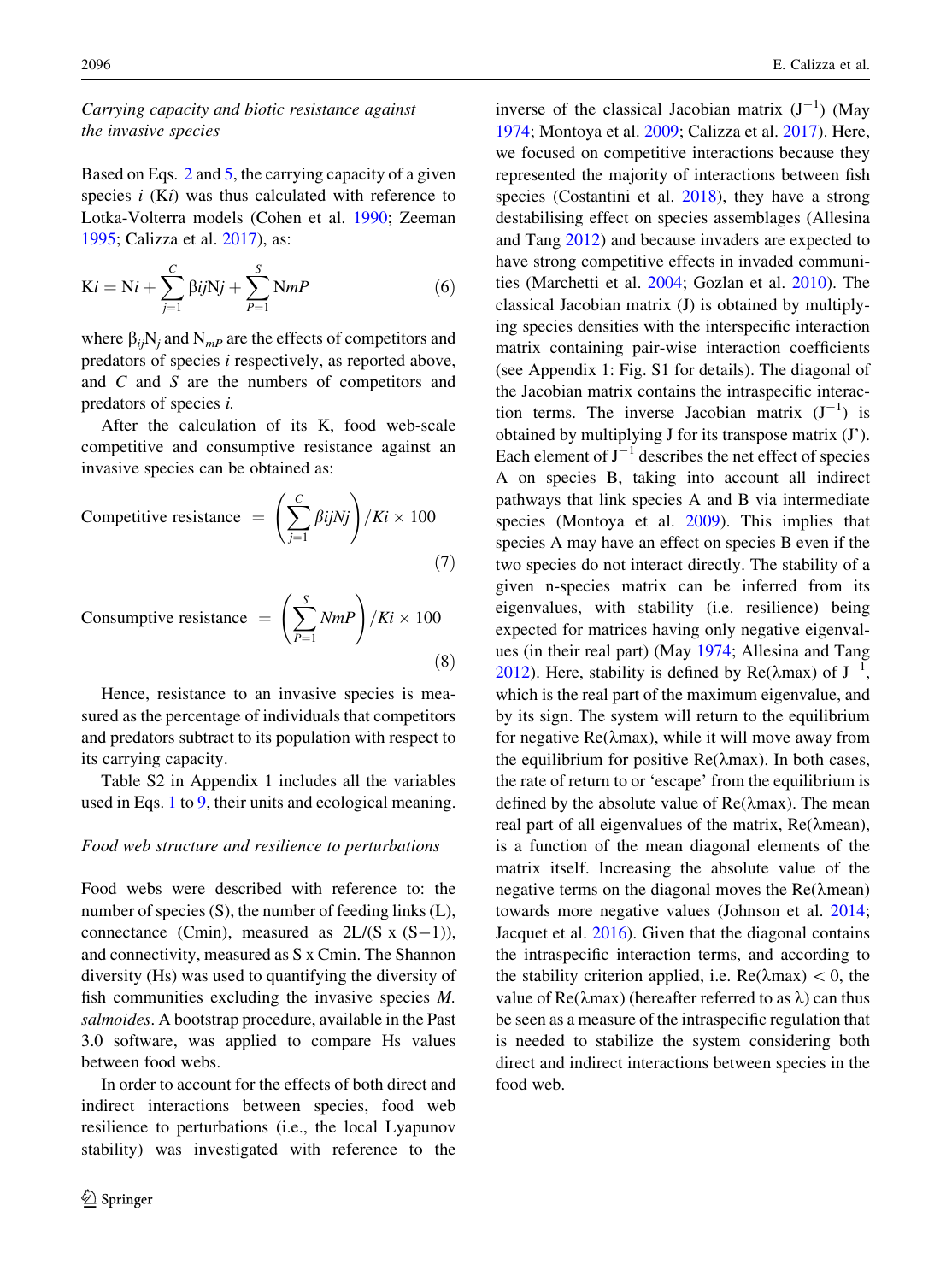<span id="page-4-0"></span>Application to a case study: fish invasion in lake food webs

## Study area and sampling activities

Lake Bracciano is located 32 km north-west of Rome (Lazio, Italy), and it is an oligo-mesotrophic volcanic lake (Rossi et al. [2010](#page-14-0)). It has a perimeter of 31.5 km, a surface area of  $57 \text{ km}^2$  and its maximum depth is 165 m. Bass invasion (i.e. Micropterus salmoides) was first reported in 1998 (Marinelli et al. [2007\)](#page-13-0).

Two sampling locations were selected in the northwestern (hereafter: North) and south-eastern (hereafter: South) littoral areas of the lake. The South location was characterised by a gently sloping bottom, in contrast to the sharper slope observed in North. Previous samplings along 100 m linear transects indicated that the coverage and diversity of both riparian and submerged vegetation were nearly double on gently sloping bottom (Rossi et al. [2010](#page-14-0); Costantini et al. [2018\)](#page-12-0). Accordingly, we considered the North and South locations to be characterised by low and high habitat complexity respectively. Consistently, the percentage of organic matter in sediment  $(2.2 \pm 0.2\%$  in North vs. 17.3  $\pm$  4.2% in South) and macroinvertebrate density were higher in South  $(311.4 \pm 34.9)$  individuals per sampling site in North vs. 711.9  $\pm$  123.8 in South) (Costantini et al. [2018](#page-12-0)). In both locations, measured temperature, pH and oxygen concentrations fall within the optimal range for the growth and activity of M. salmoides (Scott and Crossman [1973](#page-14-0); Brown et al. [2009;](#page-12-0) Costantini et al. [2018\)](#page-12-0). Fish were sampled with the help of professional fishermen from local cooperatives. Catches were performed for three days in each location, in the last week of June. A modified version of a surrounding net without a purse line (40 m linear length) and two fishing traps were used in each location and at each sampling occasion. A very fine mesh (0.5 cm) was used in order to include small fish specimens in the catches. Sampling locations and sampling activities are described in detail in Costantini et al. [\(2018](#page-12-0)).

Based on a recent checklist of the Italian freshwater fish fauna (Lorenzoni et al. [2019\)](#page-13-0), fish species were indicated as ''autochthonous'' or ''allochthonous'', intending those allochthonous species introduced in central Italy in the past (i.e. before the half of the twentieth century) that naturally persist within the lake (Fig. [1](#page-5-0) and Appendix 1: Table S1).

Impact of Micropterus salmoides on lake fish stocks and food web resilience

Original of North America, M. salmoides is a successful invader worldwide (Brown et al. [2009](#page-12-0)), producing severe impacts on biodiversity and ecosystem functioning in invaded habitats (Jackson [2002](#page-13-0); Leunda [2010;](#page-13-0) Ribeiro and Leunda [2012\)](#page-13-0). The bass can survive between  $10^{\circ}$ C and  $32^{\circ}$ C, while optimal temperature ranges from 24 to 30  $^{\circ}$ C. It normally inhabits waters with an oxygen concentra- $\text{tion} > 3.0 \text{ mg/l}$ , while a concentration between 1.5 mg/l and 3.0 mg/l can be tolerated at optimal temperature. Optimal pH ranges from 6.5 to 8.9 (Scott and Crossman [1973;](#page-14-0) Brown et al. [2009](#page-12-0)). Regarding its diet, M. salmoides is known to feed both on invertebrate and fish prey. The bass starts consuming fish when it reaches a standard length of 7–10 cm (Olson [1996;](#page-13-0) Marinelli et al. [2007\)](#page-13-0), and it is able to adapt its diet depending on habitat complexity and prey availability (Brown et al. [2009;](#page-12-0) Britton et al. [2010](#page-12-0); Costantini et al. [2018](#page-12-0)).

Various studies provided detailed measurements of physiological parameters of M. salmoides. Specifically, an ingestion rate of 3.0% (range: 2.2–3.9%) of its body mass per day, and an efficiency of prey transformation into body mass (Eff) of 27–28% have been reported (Markus [1932](#page-13-0); Hunt [1960](#page-13-0); Scott and Crossman [1973](#page-14-0); Brown et al. [2009](#page-12-0)). Together, these values allow estimating that a complete turnover of a given standing biomass of  $M$ . salmoides would take 121.4 days (min: 95.0 days, max: 168.3 days, based on the reported range of ingestion rate). This implies a biomass turnover rate (TO) of 3.0 per year on average (range: 2.3–3.7 per year).

Given the TO of M. salmoides, we estimated the year-round body mass that M. salmoides subtracted to each prey population  $m$  at each location as:

$$
B_{mP \text{year}} = B_{mP} \times \text{TO}
$$
 (9)

where  $B_{mP}$  is the biomass subtracted to each prey as calculated with Eq. [\(4](#page-2-0)). The calculation was repeated by accounting for the different number of specimens of M. salmoides captured at each sampling occasion and location.

For Perca fluviatilis and Atherina boyeri, the two most commercialized fish species of the lake, the biomass subtracted by M. salmoides was converted into economic value by considering a cost of 18  $\epsilon$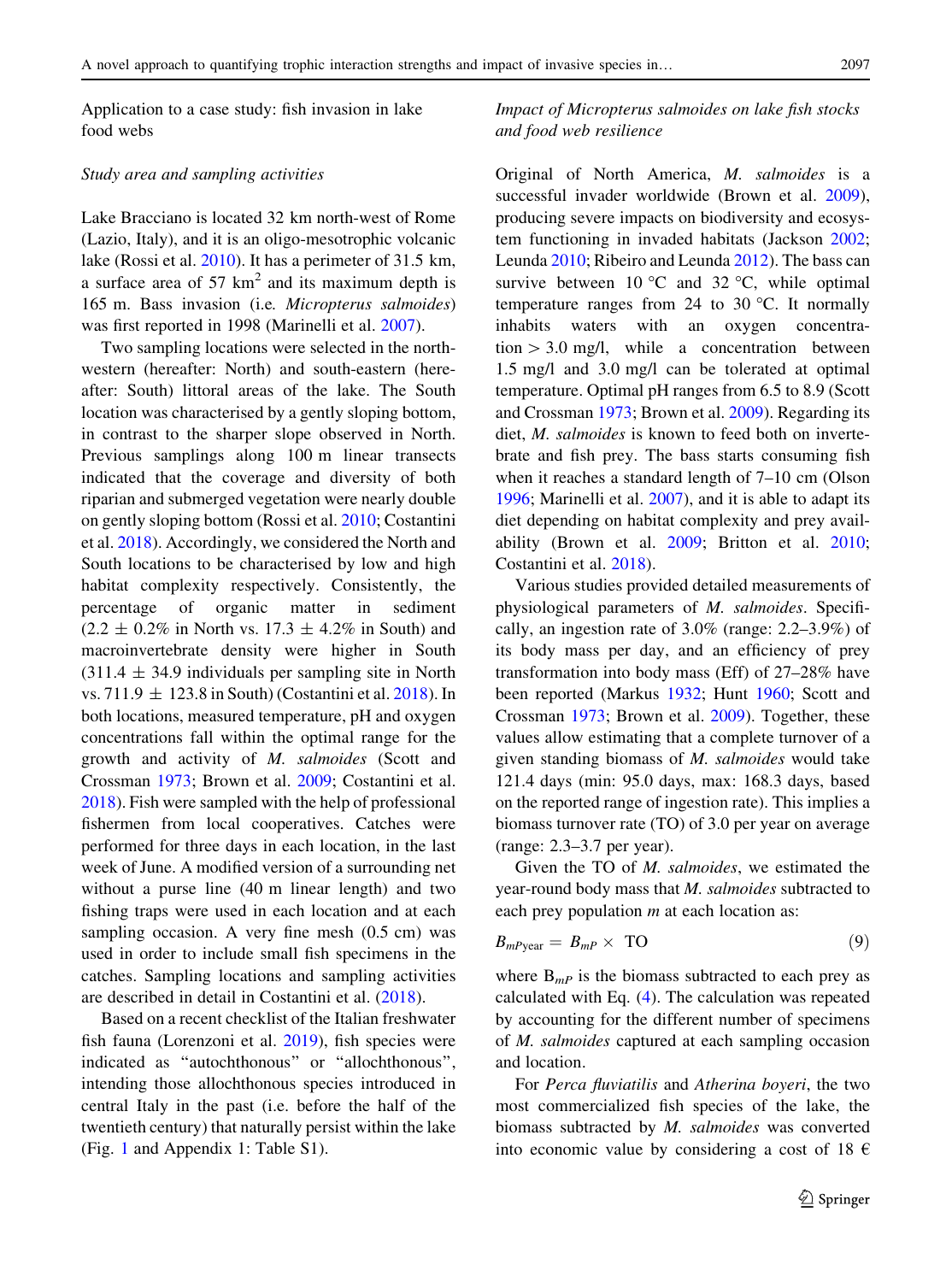<span id="page-5-0"></span>



Fig. 1 Panels a–b: Biotic resistance of fish communities against the invasive species Micropterus salmoides in the North and South littoral area of Lake Bracciano (Italy). Arrow width is proportional to the limiting effect, measured in terms of number of individuals subtracted to *M. salmoides* (limiting effects  $\lt 1$ are excluded). Grey arrows: competition; black arrows: both competition and predation contributed to the limitation on M. salmoides. Panels c-d: Impact of M. salmoides on invaded

 $Kg^{-1}$  for the former, and  $6 \in Kg^{-1}$  for the latter in accordance with the local fish market.

M. salmoides was preyed by Perca fluviatilis and Esox lucius only in North. Here, the three species

communities. Arrow width is proportioanl to the estimated biomass that *M. salmoides* subtracted to each prey. Nodes' size is proportional to the biomass density of each population. The size of nodes symbolising invertebrates is not to scale with fish. Asterisks denote allochthonous fish species. Dark grey nodes: species found in both locations; light grey nodes: species found only in South. See Tables S1 and S4 in Appendix 1 for details

shared a very similar trophic position, having a mainly piscivorous diet (Costantini et al. [2018\)](#page-12-0). P. fluviatilis had a nearly complete overlap in resource use with M. salmoides. In parallel, while E. lucius had a relatively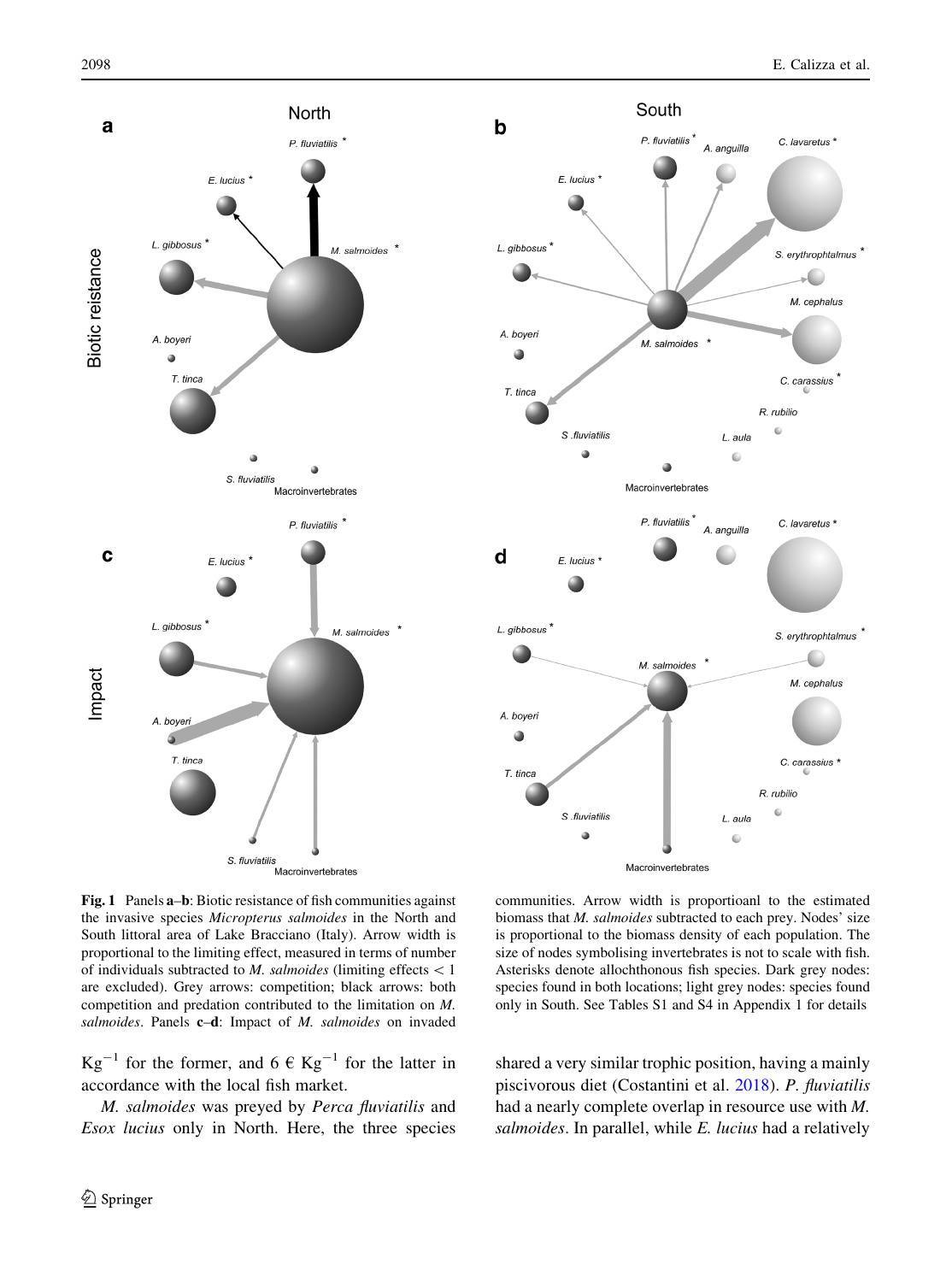different use of specific prey, the applied Eff falls within values reported for this species (Diana [1983](#page-12-0)). Accordingly,  $Eff = 0.27$  (known for *M. salmoides*) was applied also to  $P$ . *fluviatilis* and  $E$ . *lucius* to quantifying the biomass and number of individuals of

In order to test the effect of M. salmoides on food web resilience, we simulated a progressive reduction in its abundance up to eradication. Based on Lotka-Volterra population models, at each step, the equilibrium abundances of all remaining fish species were recalculated by taking into account the number of individuals of M. salmoides eliminated, and the number of individuals that it subtracted to each competitor (Eq. [2](#page-2-0)) and/or prey according to the contribution to the diet of *M. salmoides* (Eq.  $5$ ). Then, the value of  $\lambda$  was recalculated.

M. salmoides subtracted by the two predators.

To explore the effect of increased fish diversity, i.e. increased evenness of fish populations' abundances, on food web resilience, we repeated the abovementioned simulations by considering an equal abundance of fish species while maintaining stable the overall number of fish specimens sampled at each location. This had the effect to maximize the evenness of fish populations and thus the Shannon diversity value (Hs) of the two fish communities. This allowed us to evaluate (1) the potential effect of lake management strategies aimed at improving fish diversity, and (2) the theoretical effect of diversity on the resilience of invaded food webs.

Lastly, based on the observed relation between the abundance of M. salmoides and the value of  $\lambda$ , we used linear models to calculate the increase of M. salmoides (as % of the observed abundance within each food web) which should be expected to destabilize the food web (i.e. which led to  $\lambda \geq 0$ ). The Akaike Information Criterion (AIC) was used to select the best model of fit.

## Results

Food web structure and biotic resistance against M. salmoides

Richness, abundance and diversity of fish species were all higher in South than in North (Table 1 and Appendix 1: Table S1). Accordingly, the total number of trophic links and food web connectivity were both higher in the former location (Table 1). In contrast, M.

Table 1 Number (S), abundance (N) and diversity (Hs) of fish species being part of the communities invaded by M. salmoides in the North and South littoral lake area of Lake Bracciano (Italy)

|                 | North         | South         |  |
|-----------------|---------------|---------------|--|
| S               | 6             | 13            |  |
| $\mathrm{N}^\S$ | $169 \pm 11$  | $267 \pm 29$  |  |
| $\mathrm{Hs}^*$ | $1.1 \pm 0.4$ | $2.3 \pm 0.2$ |  |
| Links           | 26            | 68            |  |
| Cmin            | 0.26          | 0.23          |  |
| Connectivity    | 2.6           | 4.1           |  |
|                 |               |               |  |

Values exclude M. salmoides. Links, Cmin (i.e. minimum connectance) and Connectivity refer to the number of trophic links and complexity in the two food webs. Superscript symbols indicate a significant difference ( $p \lt 0.05$ , : Wilcoxon test, \*: Bootstrap comparison)

salmoides was more abundant in North (45  $\pm$  7 vs.  $18 \pm 2$  individuals, t-test, t = 6.9,  $p < 0.01$ ). Excluding M. salmoides, 3 autochthonous and 3 allochthonous fish species were found in North, while 7 autochthonous and 6 allochthonous species were found in South. Allochthonous species represented the 79.9% of all the individuals sampled in North and the 40.4% in South ( $\chi^2$  test,  $\chi^2 = 45.1$ , p < 0.0001), and their mean body mass was generally higher than that of autochthonous species (Appendix 1: Table S1).

The contribution of fish prey to the diet of M. salmoides was higher in North (87% vs. 41% of diet). In particular, P. fluviatilis and A. boyeri constituted the 23% and 43% of its diet respectively in North, while they were not consumed in South (Fig. [1\)](#page-5-0). In turn, M. salmoides contributed to the diet of P. fluviatilis (26%) and  $E$ . *lucius* (7%) in the former location, while it was not preyed in the latter (Fig. [1\)](#page-5-0). Given the low biomass density of P. fluviatilis and E. lucius with respect to M. salmoides (Fig. [1\)](#page-5-0), and the relatively low contribution of M. salmoides to their diet, varying the Eff value had a largely negligible effect on the estimated number of individuals of M. salmoides subtracted by the two predators (Appendix 1: Table S3).

Mean competition strength (i.e.  $\alpha_{ii}$ ) suffered by M. salmoides from the other fish species was higher in South  $(0.71 \pm 0.06 \text{ vs. } 0.34 \pm 0.04, \text{ t-test}, \text{ t = 3.2},$  $p < 0.01$ ) (Appendix 1: Table S4), and the biotic resistance against the invader was higher in this location (Fig. [2](#page-7-0)). Indeed, the observed abundance of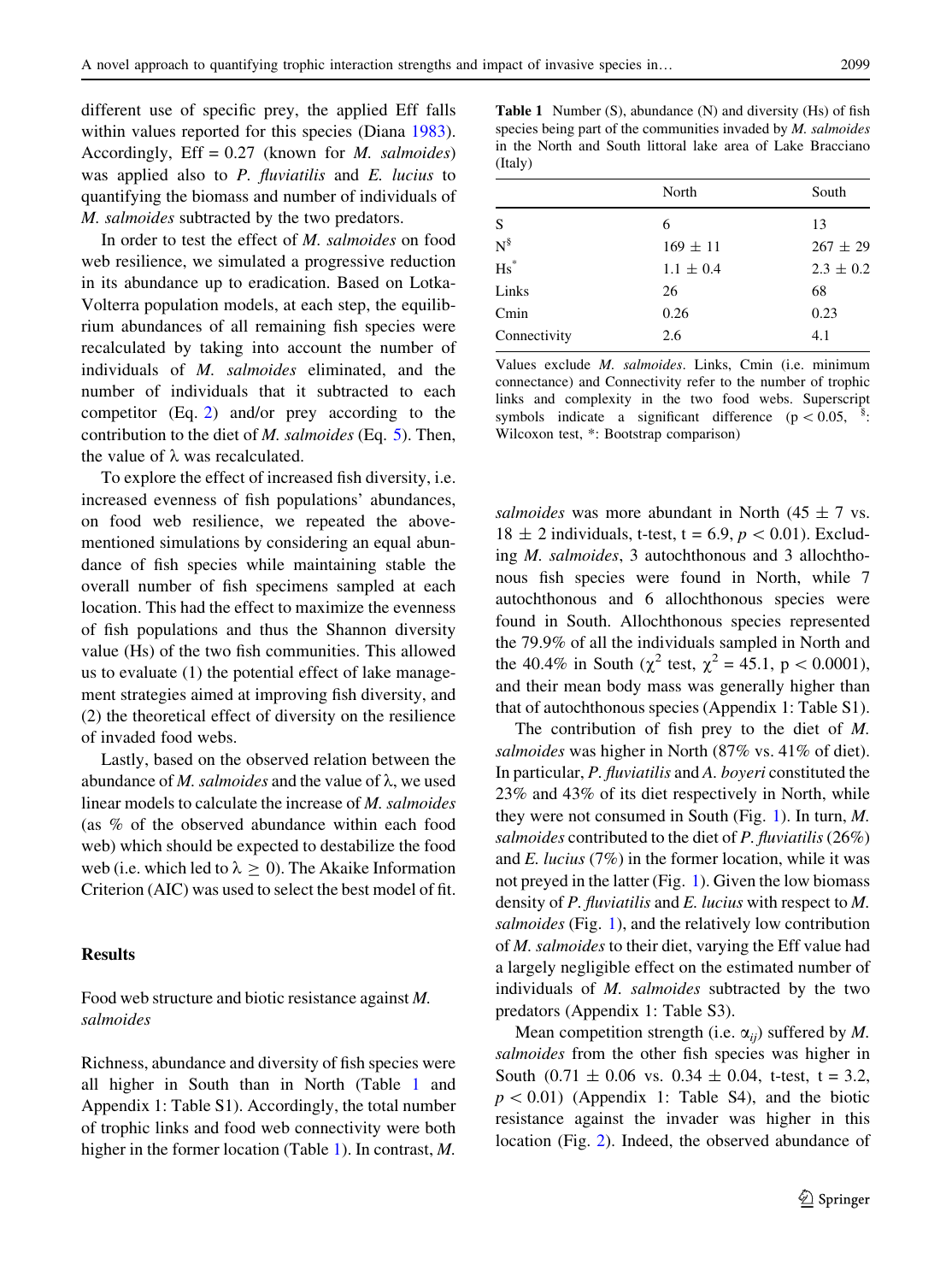<span id="page-7-0"></span>

Fig. 2 Abundance of Micropterus salmoides, as well as the biotic resistance (i.e. the limiting effect, in terms of  $n^{\circ}$  of individuals as a percentage of its carrying capacity) undergone by the bass in the North and South littoral area in Lake Bracciano (Italy). "Common" refer to the biotic resistance by fish species found in both locations; "Only in South" refers to the biotic resistance by fish species found only in South. P and C refer to the effect of predation and competition respectively. Only competition was observed in South. Numbers within each area represent the percentage of the total, while numbers on the right of brackets quantify the n<sup>o</sup> of individuals subtracted to  $M$ . salmoides. The total number of specimens (i.e. the bar height) is the estimated carrying capacity  $(K)$  of M. salmoides. The n<sup>o</sup> of individuals subtracted to M. salmoides by autochthonous and allochthonous fish species (and the percentage on its K) is shown below the two bars

M. salmoides represented the 54.1% of its carrying capacity (K) in North and the 20.3% in South ( $\chi^2$  test,  $\chi^2$  = 20.5, p < 0.0001). Competitive resistance was the main component of biotic resistance in North, and it was the only component observed in South (Fig. 2). Here, resistance against *M. salmoides* was mainly dependent on those species found in this location only (Fig. 2). The top predator P. fluviatilis in North, and the whitefish Coregonus lavaretus in South, were the two species that most limited the invader (Fig. [1\)](#page-5-0). In both locations, allochthonous species had a stronger limiting effect than autochthonous ones on M. salmoides (Fig. 2, North,  $\chi^2 = 13.6$ , p < 0.001; South,  $\chi^2 = 10.3$ , p < 0.01).

### Ecological and economic impact of M. salmoides

Based on our sampling effort (i.e. on the standing biomass density of M. salmoides sampled), the biomass subtracted by M. salmoides to fish prey was markedly higher in North (North:  $19.8 \pm 0.7$  kg vs. South:  $3.4 \pm 0.2$  kg), while that subtracted to macroinvertebrates was higher in South (North:  $3.1 \pm 0.3$  $3.1 \pm 0.3$  $3.1 \pm 0.3$  kg vs. South:  $5.6 \pm 0.3$  kg) (Fig. 1 and Appendix 1: Table S4). The two most impacted fish species were *P. fluviatilis* and *A. boyeri* (Fig. [1](#page-5-0) and Table [2](#page-8-0)). Both predation and competition contributed to the impact of M. salmoides on P. fluvaitlis in North, while only competition (at a reduced level) contributed in South (Table [2](#page-8-0)). Predation in North represented the main cause of impact of M. salmoides on A. boyeri (Table [2](#page-8-0)).

Given the estimated biomass turn-over rate (TO) of *M. salmoides* and an economic value of  $18 \text{ }\epsilon \text{ Kg}^{-1}$  and  $6 \in \text{Kg}^{-1}$  for *P. fluviatilis* and *A. boyeri* respectively, it is thus possible to estimate that the biomass subtracted by the invader was equivalent to a potential economic loss of 688.2  $\pm$  21.6  $\epsilon$  per year and 144.9  $\pm$  10.2  $\epsilon$ per year in North and South respectively (Table [2\)](#page-8-0). All individuals of M. salmoides were captured with the linear net (40 m in length), and no individuals were found in fish traps. By standardizing the measured impact over 100-m shoreline, it is thus possible to estimate a potential loss of  $1720.5 \pm 53.7 \in 100 \text{ m}^{-1}$ per year in North and  $362.1 \pm 25.5 \in 100 \text{ m}^{-1}$  per year in South due to the impact of M. salmoides on P. fluviatilis and A. boyeri.

Food web resilience and simulated eradication of the invasive species

The observed value of  $\lambda$  was comprised between  $-0.82$  (South) and  $-0.77$  (North) (Fig. [3](#page-8-0)). Increased resilience (i.e. decreased expected time of recovery after a perturbation, for increased absolute value of  $\lambda$ ) was observed when simulating the eradication of M. salmoides, as well as when simulating a more even distribution of abundances among fish populations (Fig. [3](#page-8-0) and Appendix 1: Fig. S2). The tight correlation between the relative abundance of M. salmoides and  $\lambda$ allowed to calculate the increase of M. salmoides (as % of the observed abundance) which should be expected to destabilize the food web (i.e. which led to  $\lambda > 0$ ) (Appendix 1: Fig. S2). Such threshold value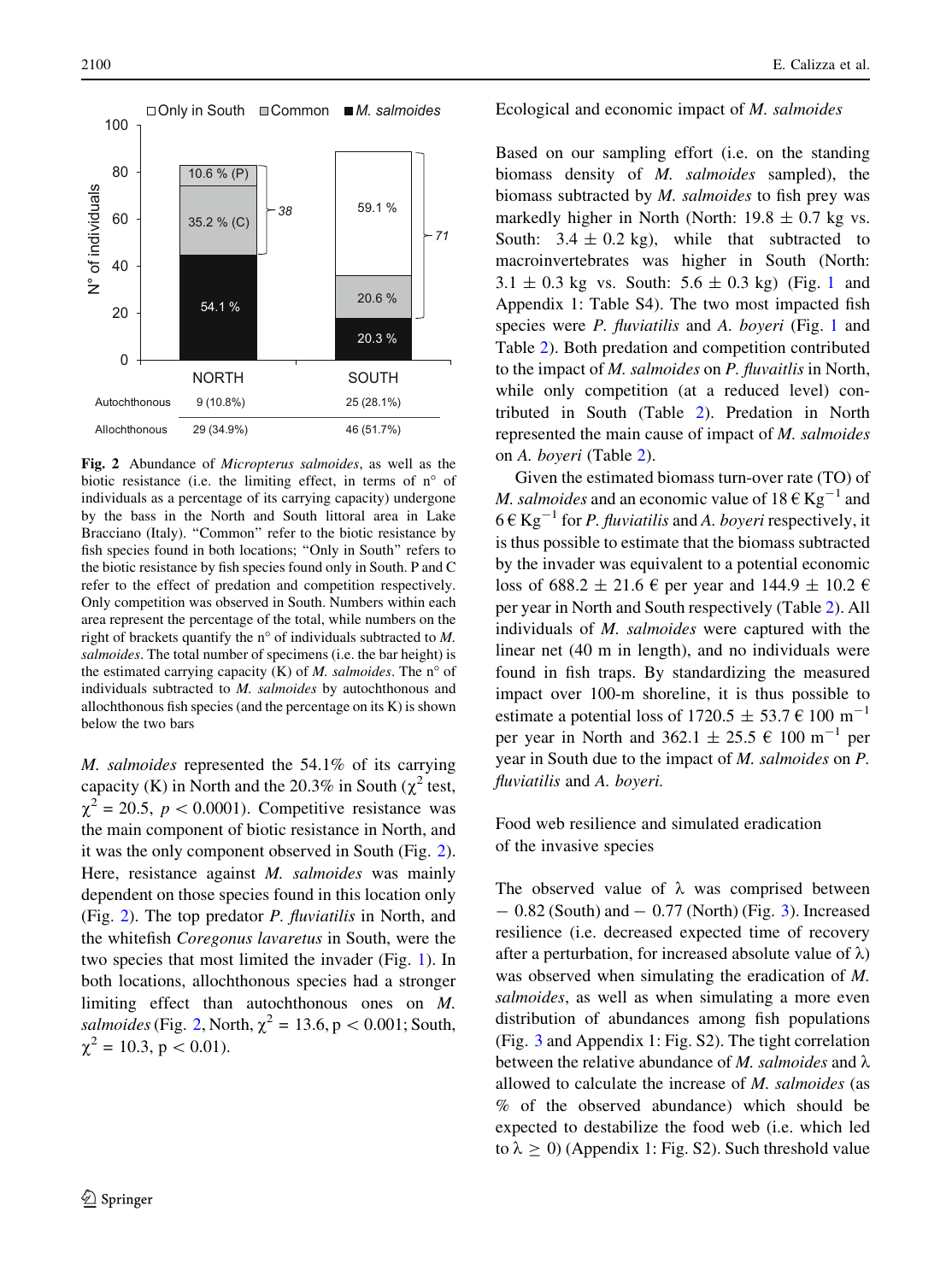| <b>NORTH</b>      | Biomass Loss $(g)$     |                  |                  | Potential Economic Loss per year $(\epsilon)$ |                 |                  |
|-------------------|------------------------|------------------|------------------|-----------------------------------------------|-----------------|------------------|
|                   | $P.$ fluviatilis $(f)$ | A. boyeri (b)    | Sum $(f + b)$    | P. fluviatilis                                | A. boyeri       | Sum $(f + b)$    |
| Predation (P)     | $5244 \pm 178$         | $9918 \pm 337$   | $15,162 \pm 515$ | $283.2 \pm 6.9$                               | $178.2 \pm 6.3$ | $461.4 \pm 13.2$ |
| Competition $(C)$ | $4096 \pm 148$         | $320 \pm 11$     | $4416 \pm 159$   | $221.1 \pm 8.1$                               | $5.7 \pm 0.3$   | $226.8 \pm 8.4$  |
| Total $(P + C)$   | $9340 \pm 326$         | $10.238 \pm 348$ | $19.578 \pm 674$ | $504.3 \pm 15.0$                              | $183.9 \pm 6.6$ | $688.2 \pm 21.6$ |
| <b>SOUTH</b>      |                        |                  |                  |                                               |                 |                  |
| Predation (P)     | $\Omega$               | $\Omega$         | $\Omega$         | $\Omega$                                      | $\Omega$        | $\Omega$         |
| Competition $(C)$ | $2321 \pm 161$         | $1078 \pm 76$    | $3399 \pm 237$   | $125.4 \pm 8.7$                               | $19.5 \pm 1.5$  | $144.9 \pm 10.2$ |
| Total $(P + C)$   | $2321 \pm 161$         | $1078 \pm 76$    | $3399 \pm 237$   | $125.4 \pm 8.7$                               | $19.5 \pm 1.5$  | $144.9 \pm 10.2$ |

<span id="page-8-0"></span>Table 2 Biomass subtracted by *M. salmoides* to the predator Perca fluviatilis and the forage fish Atherina boyeri in the North and South littoral lake area of Lake Bracciano (Italy)

according to our sampling effort, i.e. according to the mean standing biomass of M. salmoides sampled

The effect of competition and predation is reported

The values of biomass are converted to a potential economic loss per year according to a commercial value of 18  $\epsilon$  Kg<sup>-1</sup> for P. fluvatilis and  $6 \in \text{Kg}^{-1}$  for A. boyeri and the estimated biomass turn-over rate of M. salmoides (see methods)



Fig. 3 Impact of *M. salmoides* on food web resilience to perturbations. Resilience is expected for negative real values of the maximum eigenvalue,  $Re(\lambda max)$  of the inverse Jacobian matrix. "Obs. North" and "Obs. South" point to the two values of  $Re(\lambda max)$  measured for the food web in the North and South location of Lake Bracciano, based on the observed abundance of M. salmoides at each location. ''Max Evenness'' (diamonds) refers to the values of  $Re(\lambda max)$  expected under simulated

was higher in North  $(+ 152\%)$  than in South  $(+ 88\%)$  $(\chi^2 = 50.5, p < 0.0001)$ , and increased to  $+ 365\%$ (North,  $\chi^2 = 24.2$ ,  $p < 0.0001$ ) and  $+ 199\%$  (South,  $\chi^2$  = 50.5, p < 0.0001) when simulating a more even

conditions of equal abundances of all fish populations in the food web except M. salmoides, which was maintained at the observed abundance. For each food web, a gradual reduction in the abundance of M. salmoides was simulated and values of  $Re(\lambda max)$  were recalculated accordingly (symbols from  $-10\%$ to  $-100\%$  of simulated reduction of *M. salmoides*). Empty symbols: North; Black symbols: South

distribution of abundances among fish populations (Appendix 1: Fig. S2).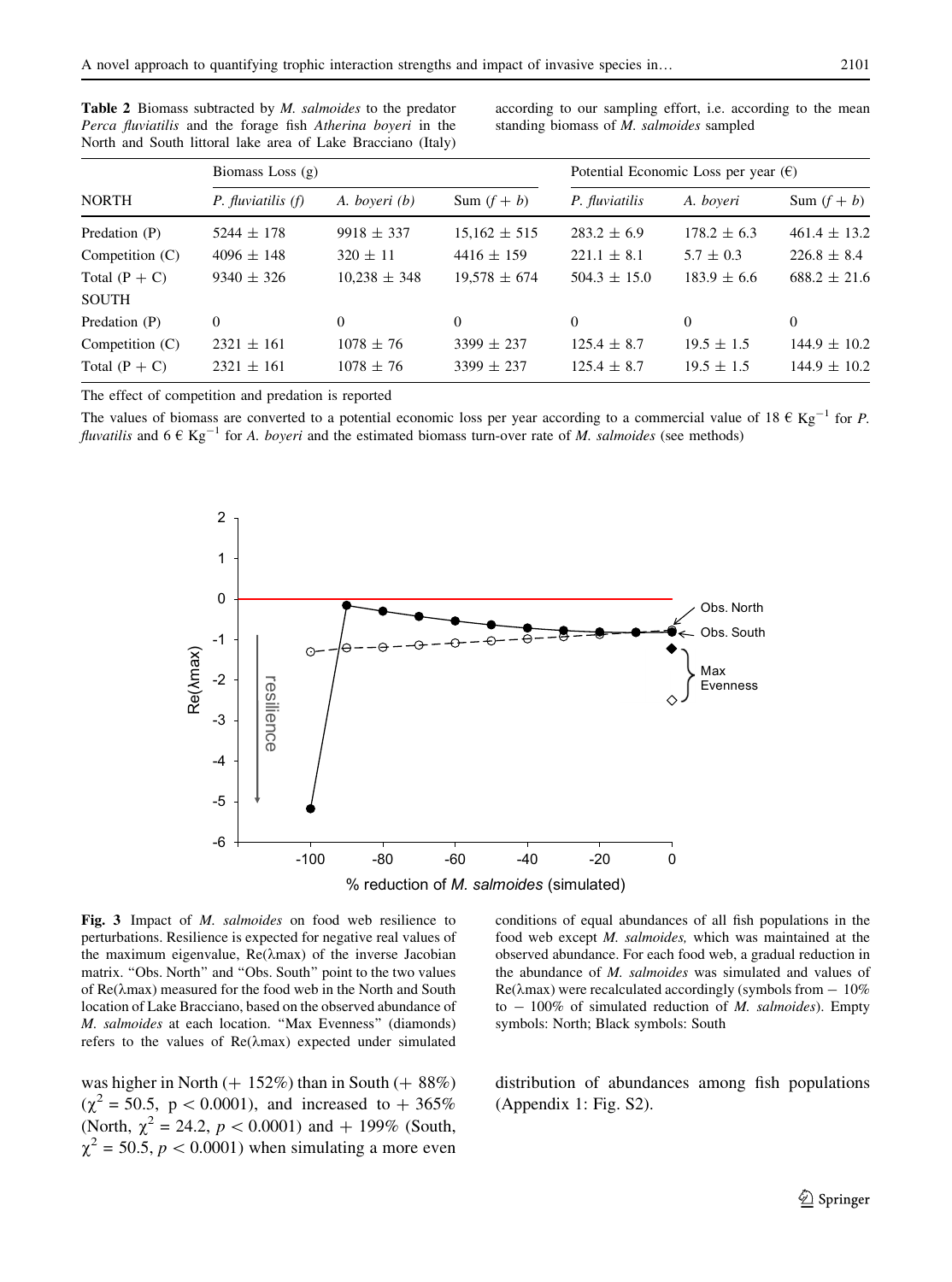# Discussion

Based on abundance, biomass and diet data of species, we proposed a method for quantifying trophic interaction strengths in terms of number of individuals and biomass that each species subtracts to the others through competition and/or predation in invaded food webs. In our study case, this method was useful to measure the impact of an invasive fish species on the invaded communities, as well as the biotic resistance to the invader. Specifically, our approach allowed us to quantify (1) the ecological and economic impact of the invasive species, considering its effect both on commercial fish stocks and on food web resilience, and (2) the competitive and consumptive resistance of autochthonous and allochthonous fish species. This kind of information can provide an ecological theory-based support to the management and conservation of invaded ecosystems.

The knowledge of the ingestion rate and prey transformation efficiency by the invasive species allowed us to estimate the biomass that it subtracted to each prey. Furthermore, the effect of competition on the invader by autochthonous fish species was weighed according to interspecific differences in body mass. This implies that a competitor smaller than the invader will have a small limiting effect on its abundance, regardless of the similarity of resources used by the two species, as expected by ecological theory, model and empirical evidence (Basset [1995](#page-12-0); Emmerson and Raffaelli [2004](#page-12-0); Brose et al. [2006](#page-12-0); Neutel et al. [2007](#page-13-0)). While ingestion rates and efficiency of prey transformation into body mass of M. salmoides were available, this may not be the case for other species. Since metabolic and tissue turnover rates are related to the body mass of organisms (Peter 1983; Brown et al. [2004](#page-12-0); Vander Zanden et al. [2015](#page-14-0)), published allometric coefficients may be used to estimate the parameters starting from body mass data. Noteworthy, the efficiency of prey transformation into body mass is the only metabolic parameter necessary to quantify the impact of a predator on its prey according to the proposed method. It may be calculated as the ratio between the amount of food provided and the net increase in weight of a consumer.

#### Biotic resistance to Micropterus salmoides

Starting from the realized trophic links in the food web, we quantified all the competitive and predatory interactions that limited the invader. In both food webs, competitive resistance had a stronger limiting effect on M. salmoides than consumptive resistance. The latter was only observed in the less complex food web. Here, lower habitat complexity and invertebrate prey availability may have increased the predation of M. salmoides by other predatory fish (Costantini et al. [2018\)](#page-12-0). Notably, the fish species present only in the more complex and species-rich food web provided an important contribution to the higher competitive resistance observed. This supports a positive relation between species richness and community resistance to invasion, consistently with theory and field observations (e.g. Stachowicz et al. [1999;](#page-14-0) Kennedy et al. [2002\)](#page-13-0). Increased fish abundance and species richness were associated to higher habitat complexity, as often observed in freshwaters (Willis et al. [2005](#page-14-0); Smokorowski and Pratt [2007;](#page-14-0) Thomas and Cunha [2010](#page-14-0)). Thus, our results suggest a bottom-up effect of habitat features on the invasibility of lake communities. In parallel, recent modelling and field food web studies have demonstrated that increased food web complexity may decrease communities' invasibility (Hui et al. [2016;](#page-13-0) Smith-Ramesh et al. [2017;](#page-14-0) Romanuk et al. [2017\)](#page-13-0). This was ascribed to a higher probability of an invader to undergo competition in highly interconnected webs, as it was observed in our study.

Our approach allowed us also to rank fish species according to their ability to limit the invader that can be considered in biological control strategies. In the study lake, the two species that most limited M. salmoides (P. fluviatilis and C. lavaretus) also represent valuable commercial fish species. This raises management issues since an unavoidable trade-off between the exploitation of these fish species and the maintenance of biotic resistance against the invader exists. Notably, allochthonous species represented half of the fish species sampled and had a strong limiting effect on M. salmoides, particularly at low habitat complexity. This can be explained by their higher abundance, mean body mass and competitive effect, consistently with the expected high adaptability and competitiveness of allochthonous species in nonnative habitats. Our data are in line with a recent review of the Italian freshwater fish fauna (Lorenzoni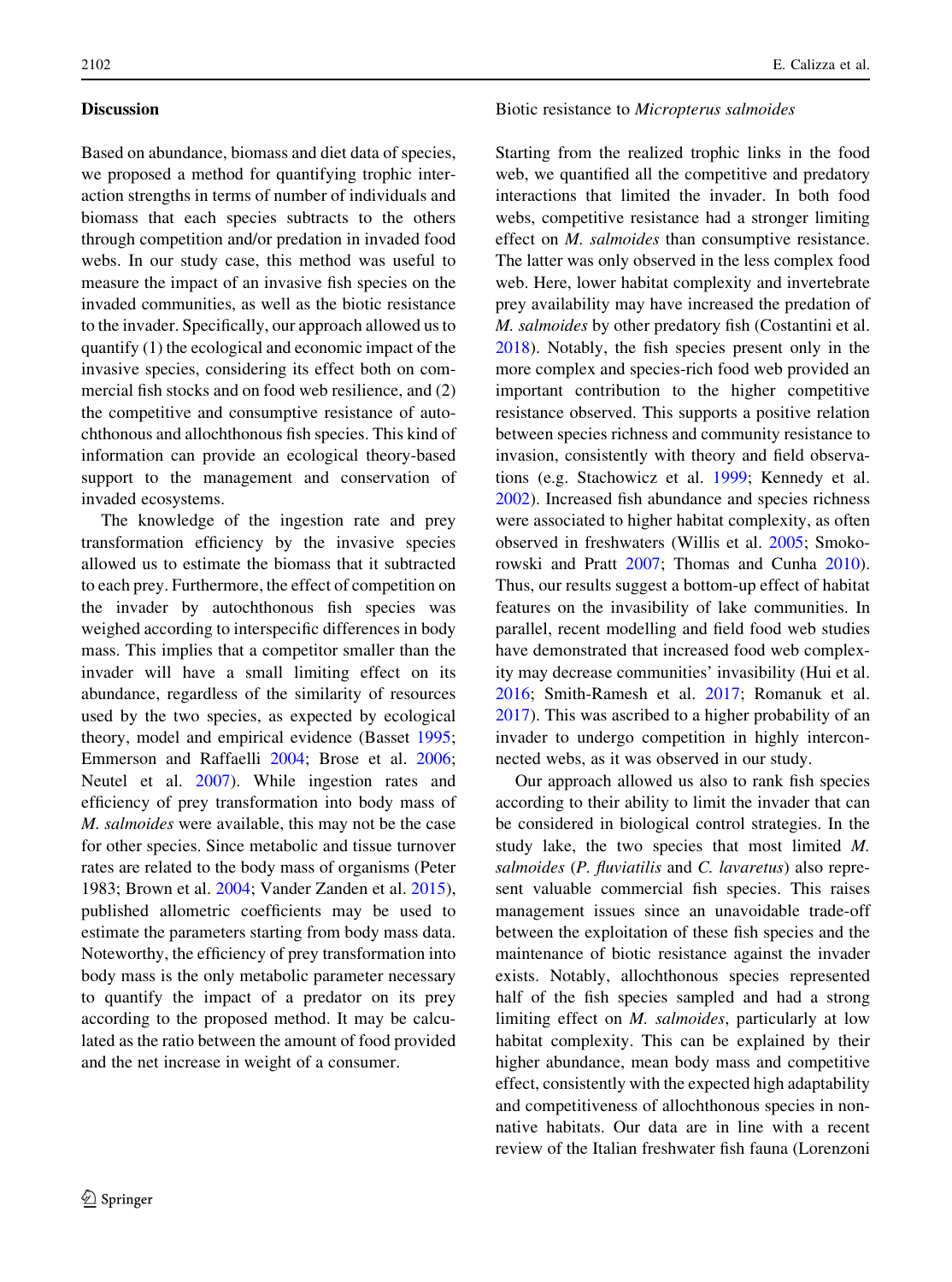et al. [2019\)](#page-13-0), which found that nearly one out of two species is allochthonous. Thus, our results suggest that the management of invaded ecosystems should carefully consider the ecological role and the potential ecosystem services provided by allochthonous not invasive species.

# Impact of Micropetrus salmoides on invaded food webs

High habitat complexity and invertebrate prey availability reduced the impact of M. salmoides, as biomass subtracted to fish with respect to invertebrates, on the invaded fish communities. This may have strong implication in the top-down control exerted by the invader on lower trophic levels (Mancinelli et al. [2007;](#page-13-0) Jackson et al. [2013\)](#page-13-0). Indeed, comparative lake studies highlighted important effects of bass invasion on native community composition via predation and competition, with cascade effects on local biodiversity (Jackson [2002;](#page-13-0) Maezono et al. [2005](#page-13-0); Leunda [2010\)](#page-13-0) and key ecosystem processes, including the production of fish stocks (Iguchi et al. [2004](#page-13-0); Leunda [2010\)](#page-13-0).

While the abundance of invertebrates generally increases with vegetation coverage in freshwaters (Godinho et al. [1994](#page-12-0), [1997;](#page-12-0) Olson et al. [1995](#page-13-0); Batzer and Wissinger [1996;](#page-12-0) Dala-Corte et al. [2020\)](#page-12-0), the higher consumption of invertebrates by M. salmoides in the more complex habitat should not be solely related to their higher abundance. Indeed, the abundance of fish (an energetically richer prey type) increased in a similar manner in this location. According to optimal foraging theory (Pyke et al. [1977;](#page-13-0) Rossi et al. [2015\)](#page-13-0), we thus hypothesis that the interaction between increased availability of invertebrates and increased energetic cost of fish predation underlies the shift from a fish- to an invertebratedominated diet by M. salmoides in the more complex habitat. Consistently, reduced consumption of fish with increasing habitat complexity due to reduced attack success rate (Gotceitas and Colgan [1989](#page-12-0)), increased handling time of fish prey (Alexander et al. [2015\)](#page-12-0), modification of habitat use by fish prey (Jackson [2002](#page-13-0)) and increased invertebrate abundance (Godinho et al. [1994,](#page-12-0) [1997](#page-12-0)) has been reported for M. salmoides as well as for other invasive fish (Moyle and Light [1996;](#page-13-0) MacRae and Jackson [2001;](#page-13-0) Nasmith et al. [2010;](#page-13-0) Hanisch et al. [2012\)](#page-13-0). The results presented in this case study may thus provide useful information for the management of habitats invaded by alien predatory fish and by M. salmoides in particular, which represents a worldwide ecological and management issue (Welcomme [1992;](#page-14-0) Jackson [2002\)](#page-13-0).

In the study lake, the measured impact of M. salmoides on other fish species has important economic implications. Indeed, the two most profitable commercial fish in the lake (P. fluviatilis and A. boyeri) were also the two most impacted fish species, and local professional fishermen reported drops in catches following invasion by the bass. Our approach made it possible to estimate the impact of M. salmoides on these two species over a year-round basis. Although our estimations assume no changes in the relative importance of prey to the diet of M. salmoides over the year, they are based on the description of diet composition over a medium-long term period (4–5 months) thanks to the stable isotope analysis of fish muscle (Weidel et al. [2011;](#page-14-0) Winter et al. [2019](#page-14-0)). The difference in the potential economic loss observed between locations ( $\sim 1360 \text{ } \text{ } \text{ } 6100 \text{ m}^{-1}$ per year) may thus be considered a useful measure to quantifying the specific ecosystem service provided thanks to the presence of a biodiverse and complex food web.

Scaling from the population- to the food web-level, we quantified the expected resilience to perturbations of invaded communities. To our knowledge, this is the first attempt to quantify food web resilience, as firstly proposed by May ([1974\)](#page-13-0), starting from the isotopebased description of realized trophic links between species. Notably, observed values of  $\lambda$  lie in the range expected for real and model ecological networks (Allesina and Tang [2012\)](#page-12-0), implying that resilience after a perturbation can be expected in both food webs, but at a relatively slow rate of recovery (i.e.  $\lambda$  was negative but relatively close to 0).

Simulated eradication of M. salmoides led to increased resilience. In parallel, increased evenness in the abundances of populations also led to increased resilience, and our simulations showed that increased evenness was associated to a higher potential of invaded food webs to maintain stability at high density of M. salmoides. The stability criterion applied (i.e.  $\lambda$  < 0) implies that food web resilience is achieved if all the populations can be expected to recover following a perturbation (May [1974](#page-13-0); Allesina and Tang [2012\)](#page-12-0). The differences between simulated (i.e. increased evenness) and observed communities may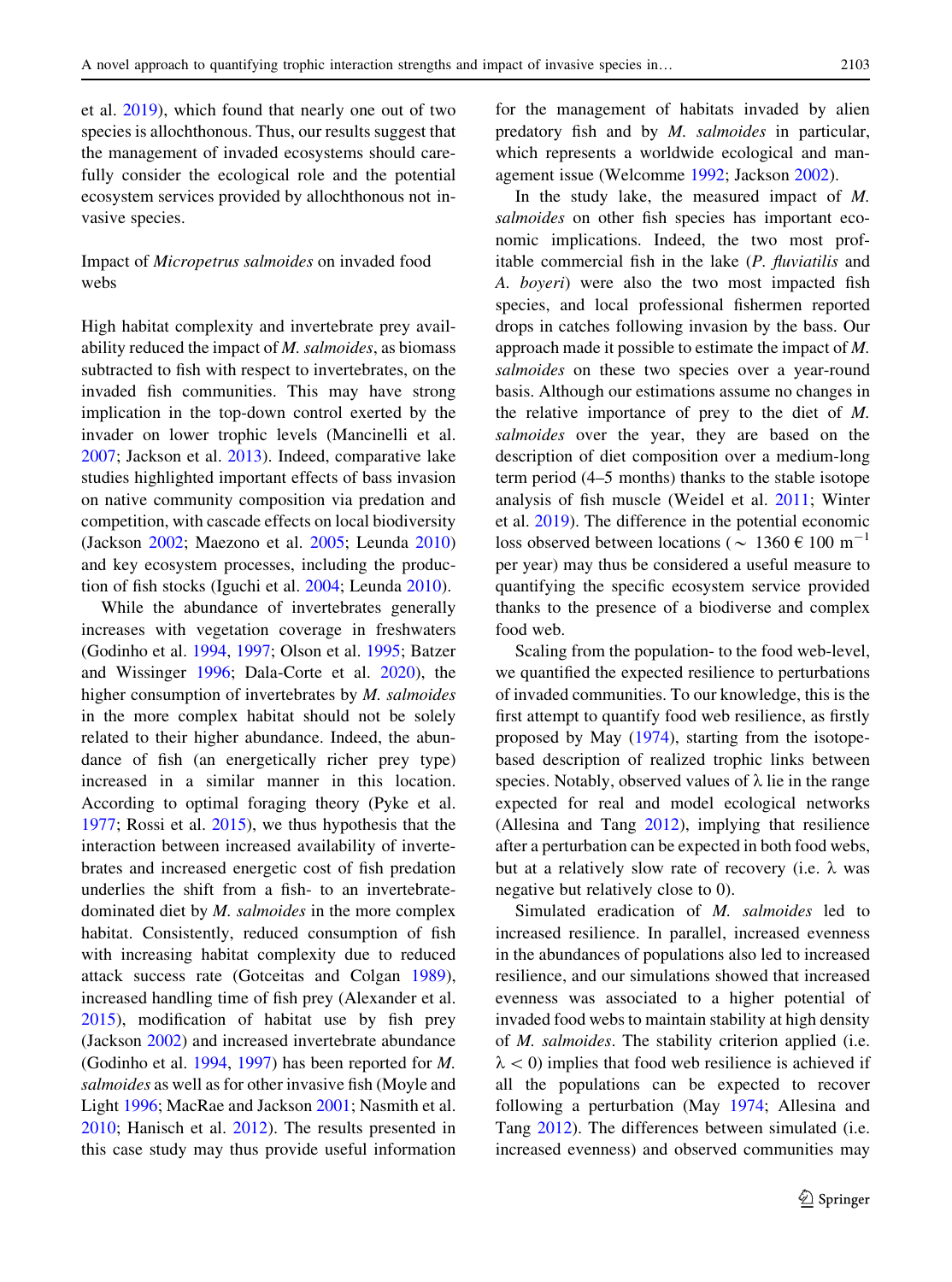be explained by considering that under observed conditions poorly abundant species may experience weak intraspecific regulation and thus local extinction after a perturbation due to interspecific competition (Arnoldi et al. [2016](#page-12-0)). This can also explain the observed slighter increase in the value of  $\lambda$  in South at simulated low abundances of *M. salmoides*, given the strong interspecific competition suffered by the bass in this location.

The successful eradication of M. salmoides has been reported in small and well-defined habitats, e.g. ponds (Tsunoda et al. [2010](#page-14-0)) and streams (Ellender et al. [2015](#page-12-0)), while it is often considered unfeasible in large ecosystems (Britton et al. [2011\)](#page-12-0). In Lake Bracciano, *M. salmoides* is subject to professional and recreational fishing, and the releasing of captured specimens is not allowed. Nevertheless, this is the only method applied for the control of the bass, and its successful eradication from the lake seems unrealistic. In this context, while the simulated eradication of the bass allowed us to estimate its effect on the stability of invaded food webs, the proposed approach may allow to estimate the economic and ecological impact of M. salmoides at progressively reduced abundances, thus supporting the identification of science-based thresholds for its regulation.

#### Concluding remarks

Improvements in the quantification of trophic interaction strengths in real ecosystems represent an important step towards a better understanding of the structure and functioning of invaded and pristine ecological communities. Indeed, theoretical and experimental evidences show that the effects of one species on the population dynamics of others (Levins [1968;](#page-13-0) Montoya et al. [2009](#page-13-0); O'Gorman et al. [2010](#page-13-0); Calizza et al. [2017](#page-12-0)) and key food web properties, including resilience (May [1974;](#page-13-0) Allesina and Tang [2012\)](#page-12-0), robustness to biodiversity loss (Eklöf et al. [2013\)](#page-12-0), energy transfer (Bellingeri and Bodini [2016](#page-12-0)), and vulnerability to disturbance propagation (Montoya et al. [2009;](#page-13-0) Calizza et al. [2019\)](#page-12-0), are tightly related to the strength and distribution of interspecific interactions.

Here, the quantification of trophic interactions in invaded food webs provided important insights into ecological mechanisms behind the ability of autochthonous and allochthonous species to resist invasion by a recently introduced species, as well as on the direct and indirect effects of the invader on ecological communities. Notably, our results provided quantitative evidence supporting the conservation of biodiverse and complex food webs, associated to vegetated and productive littoral lake habitats (Costantini et al. [2018\)](#page-12-0), as a way to mitigate bass invasion, its impact on commercial fish stocks and on food web stability.

Species invasions are increasing worldwide, boosted by human activities and climate change (McClelland et al. [2018;](#page-13-0) Ricciardi et al. [2017;](#page-13-0) Frost et al. [2019\)](#page-12-0). In parallel, applications of stable isotopes in food web studies are flourishing, and include an increasing number of taxa and habitats, from small invertebrates to aquatic and terrestrial megafauna, from temperate to polar regions (Vander Zanden et al. [2004,](#page-14-0) [2015;](#page-14-0) Fry [2006;](#page-12-0) Michel et al. [2019](#page-13-0); Rossi et al. [2015,](#page-13-0) [2019](#page-14-0); Sporta Caputi et al. [2020\)](#page-14-0). Thus, the proposed approach could be applied to a broad array of ecosystems and species if biomass and diet data (either obtained through stable isotopes or other methods) are available, improving our ability to conserve and manage invaded food webs.

Acknowledgements This work was supported by PNRA-2015/AZ1.01 (M.L. Costantini), PNRA16\_00291(L. Rossi), and Sapienza University of Rome, Progetti di Ricerca di Ateneo-RM11916B88AD5D75 (E. Calizza). We thank two anonymous Reviewers for their helpful comments and Jerzy Piotr Kabala for helping us with the collection of bibliographic information on Micropterus salmoides.

Author contribution E.C., L.R., M.L.C. conceived the study. L.R., M.L.C. provided food web data, E.C., G.C., S.S.C. analysed data. EC, LR, MLC wrote the paper. All Authors revised the paper.

Funding Open access funding provided by Università degli Studi di Roma La Sapienza within the CRUI-CARE Agreement.

Open Access This article is licensed under a Creative Commons Attribution 4.0 International License, which permits use, sharing, adaptation, distribution and reproduction in any medium or format, as long as you give appropriate credit to the original author(s) and the source, provide a link to the Creative Commons licence, and indicate if changes were made. The images or other third party material in this article are included in the article's Creative Commons licence, unless indicated otherwise in a credit line to the material. If material is not included in the article's Creative Commons licence and your intended use is not permitted by statutory regulation or exceeds the permitted use, you will need to obtain permission directly from the copyright holder. To view a copy of this licence, visit <http://creativecommons.org/licenses/by/4.0/>.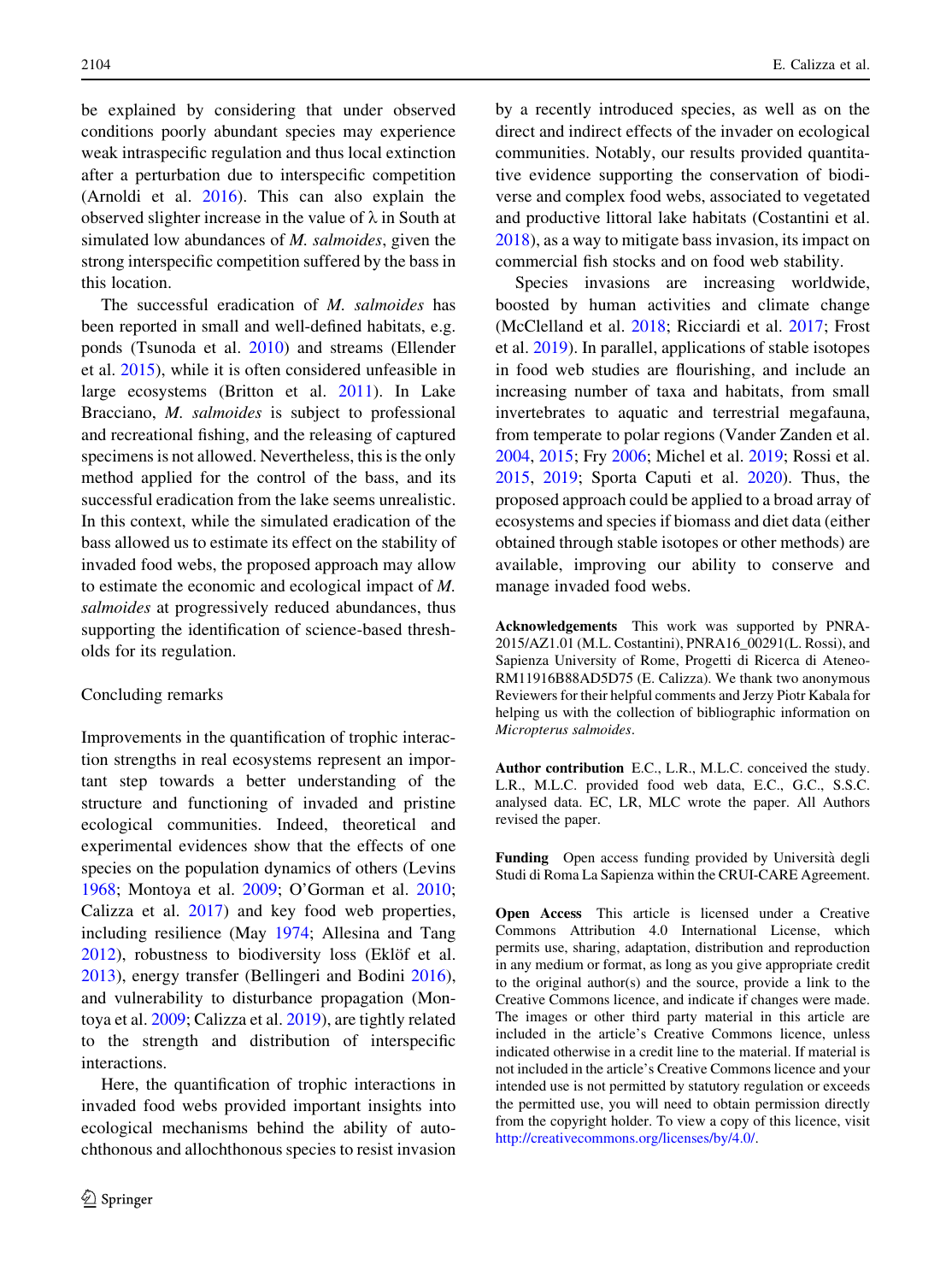<span id="page-12-0"></span>Data availability Data will be made available on reasonable request.

#### References

- Alexander ME, Kaiser H, Weyl OLF, Dick JTA (2015) Habitat simplification increases the impact of a freshwater invasive fish. Environ Biol Fishes 98:477–486
- Allesina MS, Tang S (2012) Stability criteria for complex ecosystems. Nature 483:205–208
- Alofs KM, Jackson DA (2014) Meta-analysis suggests biotic resistance in freshwater environments is driven by consumption rather than competition. Ecology 95:3259–3270
- Arnoldi JF, Loreau M, Haegeman B (2016) Resilience, reactivity and variability: A mathematical comparison of ecological stability measures. J Theor Biol 389:47–59
- Basset A (1995) Body size-related coexistence: an approach through allometric constraints on home-range use. Ecology 76:1027–1035
- Batzer DP, Wissinger WSA (1996) Ecology of insect communities in nontidal wetlands. Annu Rev Entomol 41:75–100
- Bellingeri M, Bodini A (2016) Food web's backbones and energy delivery in ecosystems. Oikos 125:586–594
- Bond AL, Jardine TD, Hobson KA (2016) Multi-tissue stableisotope analyses can identify dietary specialization. Methods Ecol Evol 7:1428–1437
- Britton JR (2012) Testing strength of biotic resistance against an introduced fish: inter-specific competition or predation through facultative piscivory? PLoS ONE 7:e31707
- Britton JR, Harper DM, Oyugi DO, Grey J (2010) The introduced Micropterus salmoides in an equatorial lake: a paradoxical loser in an invasion meltdown scenario? Biol Invasions 12:3439–3448
- Britton JR, Gozlan RE, Copp GH (2011) Managing non-native fish in the environment. Fish Fish 12:256–274
- Brose U et al (2006) Consumer-resource body-size relationships in natural food webs. Ecology 87:2411–2417
- Brown JH, Gillooly JF, Allen AP, Savage VM, West GB (2004) Toward a metabolic theory of ecology. Ecology 85:1771–1789
- Brown TG, Runciman B, Pollard S, Grant ADA (2009) Biological synopsis of largemouth bass (Micropterus salmoides). Can Manuscr Rep Fish Aquat Sci 2884:1–26
- Calizza E, Costantini ML, Careddu G, Rossi L (2017) Effect of habitat degradation on competition, carrying capacity, and species assemblage stability. Ecol Evolut 7:5784–5796
- Calizza E, Rossi L, Careddu G, Sporta Caputi S, Costantini ML (2019) Species richness and vulnerability to disturbance propagation in real food webs. Sci Rep 9:19331
- Cohen JE, Łuczak T, Newman CM, Zhou ZM (1990) Stochastic structure and nonlinear dynamics of food webs: qualitative stability in a Lotka-Volterra cascade model. Proc Royal Soc Lond B Biol Sci 240:607–627
- Corrales X et al (2019) Advances and challenges in modelling the impacts of invasive alien species on aquatic ecosystems. Biol Invasions. [https://doi.org/10.1007/s10530-019-](https://doi.org/10.1007/s10530-019-02160-0) [02160-0](https://doi.org/10.1007/s10530-019-02160-0)
- Costantini ML et al (2018) The role of alien fish (the centrarchid Micropterus salmoides) in lake food webs highlighted by stable isotope analysis. Freshw Biol 63:1130–1142
- Crystal-Ornelas R, Lockwood JL (2020) The 'known unknowns' of invasive species impact measurement. Biol Invasions 22:1513–1524
- Dala-Corte RB et al (2020) Thresholds of freshwater biodiversity in response to riparian vegetation loss in the Neotropical region. J Appl Ecol 57:1391–1402
- Davies GD, Britton JR (2015) Assessing the efficacy and ecology of biocontrol and biomanipulation for managing invasive pest fish. J Appl Ecol 52:1264–1273
- Diana JS (1983) An energy budget for northern pike (Esox lucius). Can J Zool 61:1968–1975
- Dick JTA et al (2017a) Functional responses can unify invasion ecology. Biol Invasions 19:1667–1672
- Dick JTA et al (2017b) Invader Relative Impact Potential: a new metric to understand and predict the ecological impacts of existing, emerging and future invasive alien species. J Appl Ecol 54:1259–1267
- Didham RK, Tylianakis JM, Gemmell NJ, Rand TA, Ewers RM (2007) Interactive effects of habitat modification and species invasion on native species decline. Trends Ecol Evol 22:489–496
- Dzialowski AR, Lennon JT, Smith VH (2007) Food web structure provides biotic resistance against plankton invasion attempts. Biol Invasions 9:257–267
- Eklöf A, Tang S, Allesina S (2013) Secondary extinctions in food webs: a Bayesian network approach. Methods Ecol Evol 4:760–770
- Emmerson MC, Raffaelli D (2004) Predator–prey body size, interaction strength and the stability of a real food web. J Anim Ecol 73:399–409
- Ellender BR, Woodford DJ, Weyl OLF (2015) The invasibility of small headwater streams by an emerging invader, Clarias gariepinus. Biol Invasions 17:57–61
- Ferguson JM, Hopkins JB III, Witteveen BH (2018) Integrating abundance and diet data to improve inferences of food web dynamics. Methods Ecol Evol 9:1581–1591
- Frost CM et al (2019) Using network theory to understand and predict biological invasions. Trends Ecol Evol 34:831–843
- Fry B (2006) Stable isotope ecology, vol 521. Springer, New York
- Gallardo B, Clavero M, Sánchez MI, Vilà M (2016) Global ecological impacts of invasive species in aquatic ecosystems. Glob Change Biol 22:151–163
- Godinho FN, Ferreira MT (1994) Diet composition of largemouth black bass, Micropterus salmoides (Lacépéde), in southern Portuguese reservoirs: Its relation to habitat characteristics. Fish Manage Ecol 1:129–137
- Godinho FN, Ferreira MT, Corets RV (1997) The environment basis of diet variation in pumpkinseed sunfish, Lepomis gibbosus, and largemouth bass, Micropterus salmoides, along an Iberian river basin. Environ Biol Fishes 50:105–115
- Gotceitas V, Colgan P (1989) Predator foraging success and habitat complexity: quantitative test of the threshold hypothesis. Oecologia 80:158–166
- Gozlan RE, Britton JR, Cowx I, Copp GH (2010) Current knowledge on non-native freshwater fish introductions. J Fish Biol 76:751–786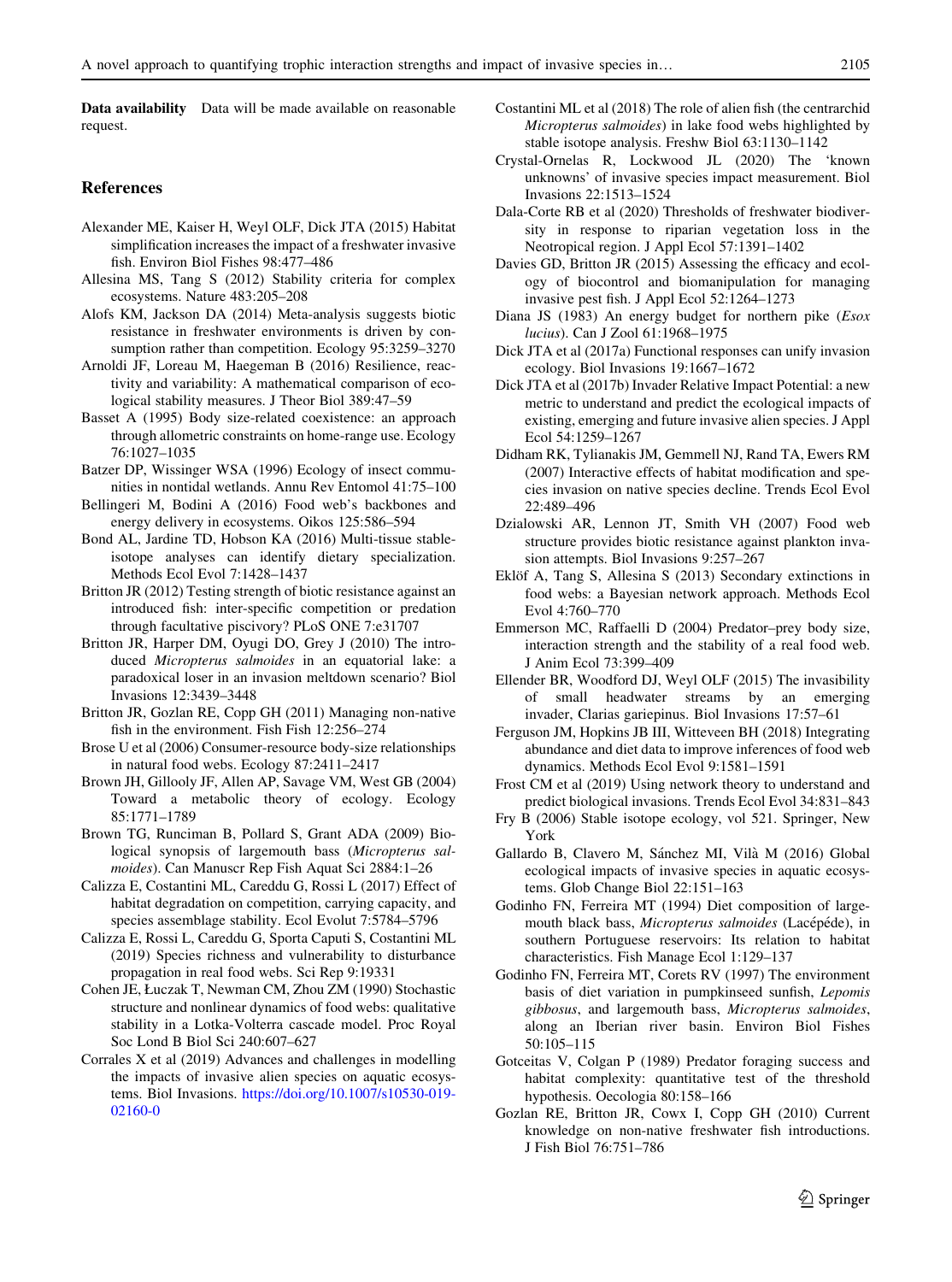- <span id="page-13-0"></span>Hanisch JR, Tonn WM, Paszkowski CA, Scrimgeour GJ (2012) Complex littoral habitat influences the response of native minnows to stocked trout: Evidence from whole-lake comparisons and experimental predator enclosures. Can J Fish Aquat Sci 69:273–281
- Hui C, Richardson DM, Landi P, Minoarivelo HO, Garnas J, Roy HE (2016) Defining invasiveness and invasibility in ecological networks. Biol Invasions 18:971–983
- Hunt BP (1960) Digestion rate and food consumption of Florida gar, warmouth, and largemouth bass. Trans Am Fish Soc 89:206–211
- Iguchi KI et al (2004) Predicting invasions of North American basses in Japan using native range data and a genetic algorithm. Trans Am Fish Soc 133:845–854
- Jackson DA (2002) Ecological effects of Micropterus introductions: the dark side of black bass. Am Fish Soc Symp 31:221–232
- Jackson MC, Allen R, Pegg J, Britton JR (2013) Do trophic subsidies affect the outcome of introductions of a nonnative freshwater fish? Freshw Biol 58:2144–2153
- Jacquet C, Moritz C, Morissette L, Legagneux P, Massol F, Archambault P, Gravel D (2016) No complexity–stability relationship in empirical ecosystems. Nat Commun 7:12573
- Kennedy TA et al (2002) Biodiversity as a barrier to ecological invasion. Nature 417:636
- Kulhanek SA, Ricciardi A, Leung B (2011) Is invasion history a useful tool for predicting the impacts of the world's worst aquatic invasive species? Ecol Appl 21:189–202
- Landi P, Minoarivelo HO, Brännström Å, Hui C, Dieckmann U (2018) Complexity and stability of ecological networks: a review of the theory. Popul Ecol 60:319–345
- Latombe et al (2017) A vision for global monitoring of biological invasions. Biol Cons 213:295–308
- Laverty C et al (2017) Assessing the ecological impacts of invasive species based on their functional responses and abundances. Biol Invasions 19:1653–1665
- Leunda PM (2010) Impacts of non-native fishes on Iberian freshwater ichthyofauna: current knowledge and gaps. Aquat Invasions 5:239–262
- Levins R (1968) Evolution in changing environments: Some theoretical explorations. Princeton University Press, Princeton
- Lorenzoni M et al (2019) Check-list dell'ittiofauna delle acque dolci italiane. Italian J Freshwat Ichthyol 1:239–254
- MacRae PS, Jackson DA (2001) The influence of smallmouth bass (Micropterus dolomieu) predation and habitat complexity on the structure of littoral zone fish assemblages. Can J Fish Aquat Sci 58:342–351
- Maezono Y, Kobayashi R, Kusahara M, Miyashita T (2005) Direct and indirect effects of exotic bass and bluegill on exotic and native organisms in farm ponds. Ecol Appl 15:638–650
- Mancinelli G, Costantini ML, Rossi L (2007) Top-down control of reed detritus processing in a lake littoral zone: Experimental evidence of a seasonal compensation between fish and invertebrate predation. Int Rev Hydrobiol 92:117–134
- Marchetti MP, Moyle PB, Levine R (2004) Invasive species profiling? Exploring the characteristics of non-native fishes across invasion stages in California. Freshw Biol 49:646–661
- Marinelli A, Scalici M, Gibertini G (2007) Diet and reproduction of largemouth bass in a recently introduced population, Lake Bracciano (Central Italy). Bulletin Français de la Pêche et de la Pisciculture 385:53–68
- Markus HC (1932) The extent to which temperature changes influence food consumption in largemouth bass. Trans Am Fish Soc 62:202–210
- May RM (1974) Stability and complexity in model ecosystems. Princeton University Press, Princeton
- McClelland GT et al (2018) Climate change leads to increasing population density and impacts of a key island invader. Ecol Appl 28:212–224
- Michel LN et al (2019) Increased sea ice cover alters food web structure in east Antarctica. Scientific Reports 9:8062
- Montoya JM, Woodward G, Emmerson ME, Sole´ RV (2009) Press perturbations and indirect effects in real food webs. Ecology 90:2426–2433
- Moyle PB, Light T (1996) Biological invasions of fresh water: empirical rules and assembly theory. Biol Cons 78:149–161
- Nasmith LE, Tonn WM, Paszkowski CA, Scrimgeour GJ (2010) Effects of stocked trout on native fish communities in boreal foothills lakes. Ecol Freshw Fish 19:279–289
- Neutel AM et al (2007) Reconciling complexity with stability in naturally assembling food webs. Nature 449:599-U11
- Norbury G, van Overmeire W (2019) Low structural complexity of nonnative grassland habitat exposes prey to higher predation. Ecol Appl 29:e01830
- O'Gorman EJ, Jacob U, Jonsson T, Emmerson MC (2010) Interaction strength, food web topology and the relative importance of species in food webs. J Anim Ecol 79:682–692
- Olson EJ, Engstrom ES, Doeringsfeld MR, Bellig R (1995) Abundance and distribution of macroinvertebrates in relation to macrophyte communities in a prairie marsh, Swan Lake. Minnesota J Freshwater Ecol 10:325
- Olson MH (1996) Ontogenetic niche shifts in largemouth bass: variability and consequences for first year growth. Ecology 77:179–190
- Prior KM, Adams DC, Klepzig KD, Hulcr J (2018) When does invasive species removal lead to ecological recovery? Implications for management success. Biol Invasions 20:267–283
- Pyke GH, Pulliam HR, Charnov EL (1977) Optimal foraging: a selective review of theory and tests. Q Rev Biol 52:137–154
- Ribeiro F, Leunda PM (2012) Non-native fish impacts on Mediterranean freshwater ecosystems: current knowledge and research needs. Fish Manage Ecol 19:142–156
- Ricciardi A et al (2017) Invasion science: a horizon scan of emerging challenges and opportunities. Trends Ecol Evol 32:464–474
- Romanuk TN, Zhou Y, Valdovinos FS, Martinez ND (2017) Robustness trade-offs in model food webs: invasion probability decreases while invasion consequences increase with connectance. Adv Ecol Res 56:263–291
- Rossi L, di Lascio A, Carlino P, Calizza CML (2015) Predator and detritivore niche width helps to explain biocomplexity of experimental detritus-based food webs in four aquatic and terrestrial ecosystems. Ecol Complex 23:14–24